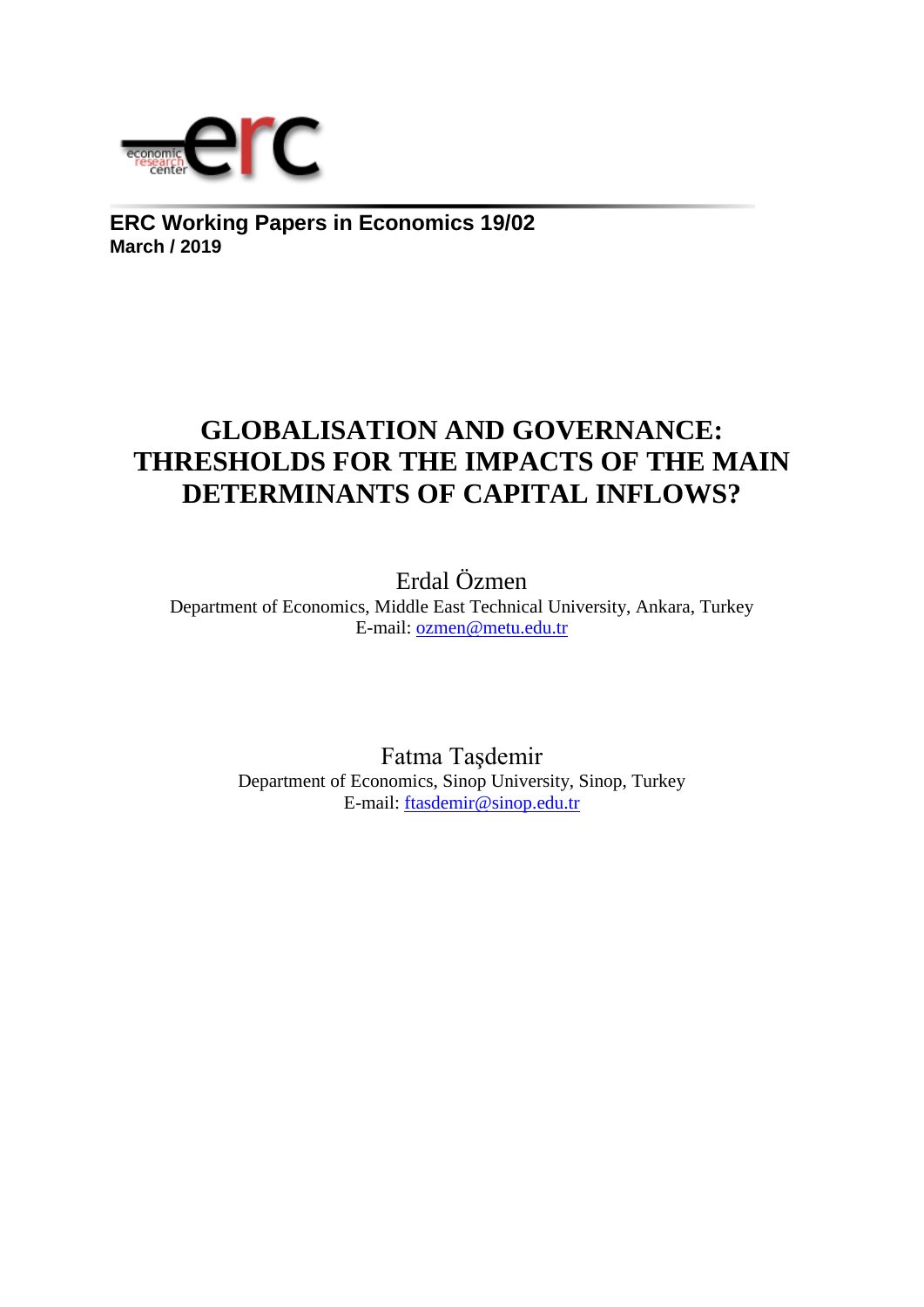# **GLOBALISATION AND GOVERNANCE: THRESHOLDS FOR THE IMPACTS OF THE MAIN DETERMINANTS OF CAPITAL INFLOWS?**

Erdal Özmen Middle East Technical University, Department of Economics, Ankara, Turkey E-mail: [ozmen@metu.edu.tr](mailto:ozmen@metu.edu.tr)

and

Fatma Taşdemir Sinop University, Department of Economics, Sinop, Turkey E-mail: [ftasdemir@sinop.edu.tr](mailto:ftasdemir@sinop.edu.tr)

# **ABSTRACT**

This paper investigates whether the impacts of the main push (global financial conditions, GFC) and pull (growth) factors on capital inflows are invariant to endogenously estimated threshold levels for structural domestic conditions (SDC) represented by governance/institutional quality, trade openness, *de facto* international financial integration and *de jure* financial openness in emerging market and developing economies. Our results strongly suggest that, for all the components of capital inflows, the impact of the domestic pull factor is substantially much higher for the episodes of better governance, higher trade and *de jure* financial openness and *de facto* international financial integration. The sensitivity of non-FDI and aggregate inflows to GFC is highly significant and tends to be considerably higher for countries with better SDC. FDI inflows are found to be basically determined by the domestic pull factor across all these regimes. The impact of GFC on FDI inflows appears not to considerably change across the SDC.

**Key words:** Capital Inflows, Developing Countries, Emerging Market Economies, International Financial Integration, Financial Openness, Foreign Direct Investments, Global Financial Conditions, Governance, Panel Threshold Model.

**JEL Classification:** E02, F21, F30, F32, F41,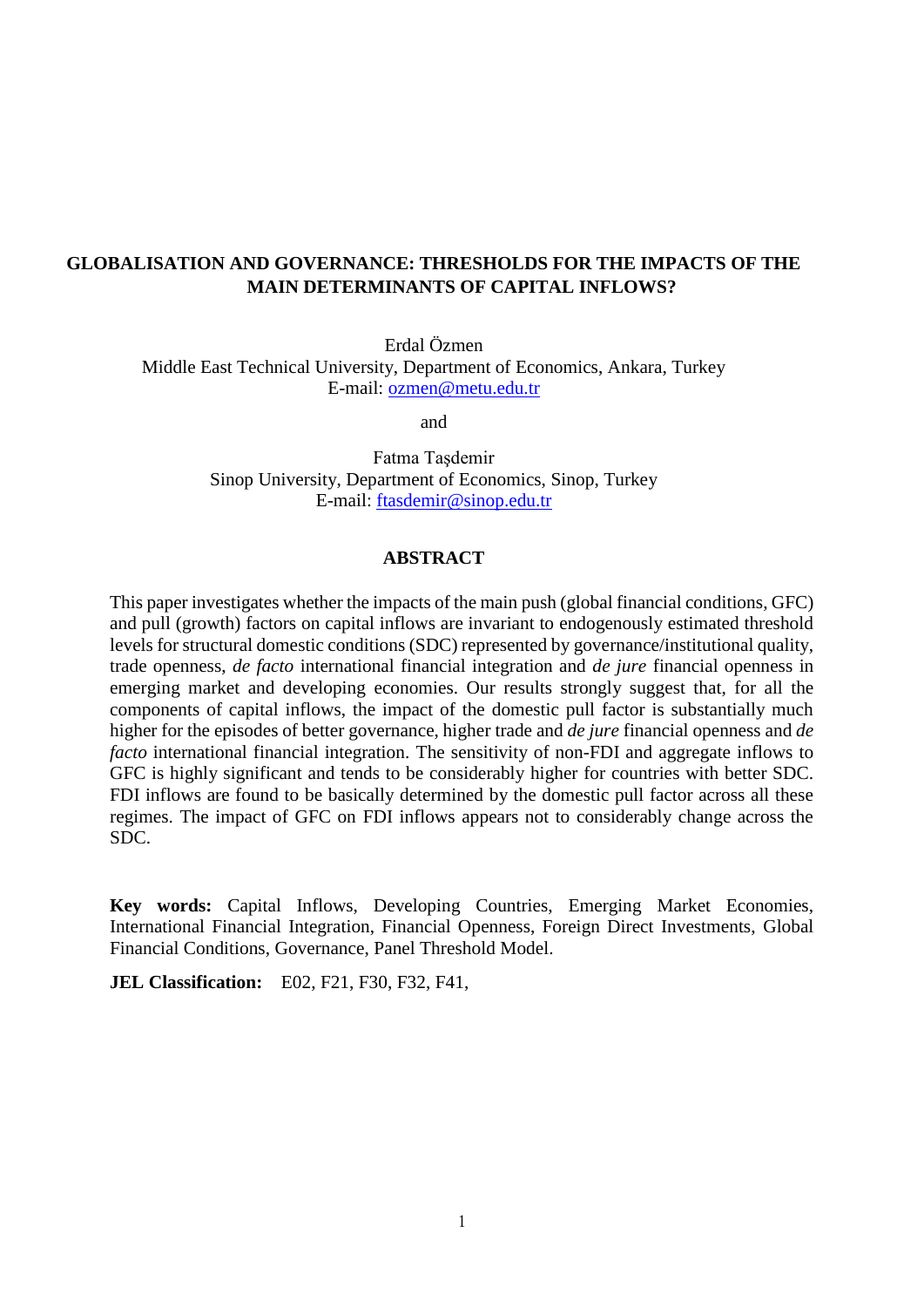# **1. Introduction**

International capital flows have often been found amongst the main determinants of growth dynamics and business cycles in emerging market (EME) and developing (DE) economies as suggested by the seminal contributions of Calvo et al. (1993, 1996). The recent literature, including Kose et al., (2011); Erdem and Özmen (2015) and Rey (2016), often provides strong empirical support to this important postulation. The dramatic increase in capital flows and thus financial globalization (Lane and Milesi-Ferretti, 2018) during the recent decades has led the causes and consequences of capital flows to be increasingly much more topical in international macroeconomics.

Following Calvo et al. (1993, 1996), the recent literature (see, e.g., Forbes and Warnock, 2012; Montiel, 2014; Avdjiev, et al. 2017, Koepke, 2018) often classifies the main determinants of capital flows mainly as country-specific (pull) and common global (push) factors. The "push" factors refer to changes in global financial conditions and monetary policy stance in advanced economies. Rey (2015, 2016) and Passari and Rey (2015) convincingly argues that the VIX index (Chicago Board Options Exchange's equity option volatility index) proxies global financial cycle which is closely associated with capital flows, credit growth and asset prices. The "pull" factors are basically the variables representing domestic macroeconomic conditions. These include a broad range of factors such as growth, interest rate differentials, international financial integration/openness and trade openness, institutional quality and governance.

The findings by Ahmed and Zlate (2014) support the postulation that both domestic pull factors (growth and interest rate differentials) and global risk appetite are significant determinants of net capital flows to EME. Forbes and Warnock (2012) reports that the global financial conditions (GFC) is the only variable explaining surges and stops in capital flows. According to Bruno and Shin (2015), GFC have a larger impact than domestic factors in more financially open economies with larger banking flows. In a similar vein, Sarno et al. (2016) and Boero et al. (2019) suggest that global push factors prevail over domestic variables in explaining movements in international portfolio flows. According to Rey (2016), capital inflows (except foreign direct investments, FDI) are negatively correlated with the GFC proxied by VIX. The results of Özmen and Taşdemir (2018) provide an evidence supporting that endogenously estimated *de facto* exchange rate regime thresholds do matter especially for the impact of GFC. Avdjiev et al. (2018) find that capital inflows are negatively associated with VIX and positively associated with GDP growth across all capital flow types, except portfolio equity. The results by Eichengreen et al. (2018) suggest that FDI are driven mainly by pull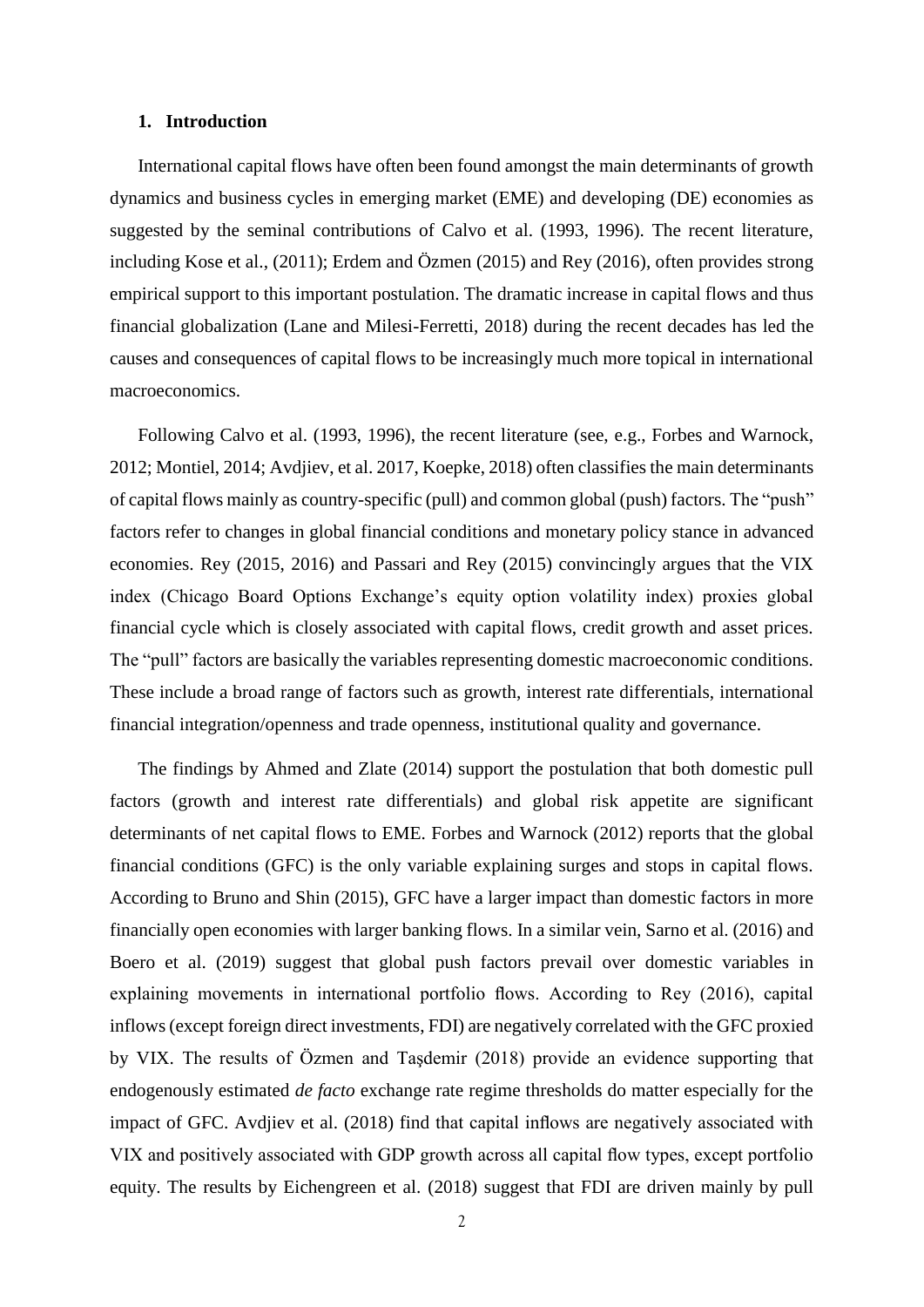factors, portfolio flows seem to be driven mainly by push factors whilst other investment flows are driven by both push and pull factors.

The literature provide results suggesting that, structural domestic conditions including higher international financial integration, capital account openness, better governance or investment environment (institutional quality) and higher trade openness are important in explaining<sup>1</sup> capital inflows into emerging market (EME) and developing (DE) economies (EMDE). Montiel (2014) convincingly argues that improvements in the domestic institutional environment along with policies towards easing or completely removing formal capital account restrictions provide more scope both for pull and push factors to induce higher capital flows. In this vein, Alfaro et al. (2008) finds that institutional quality (measured by the ICRG rating of investment risk) is an important determinant of capital flows from rich to poor countries. Ghosh et al. (2014) finds that EMEs with more financial openness (measured by the *de jure* Chinn-Ito index) or stronger investment climate (institutional quality) are more likely to experience exceptionally large net capital inflows (surges). Furceri et al. (2012), however, finds that surges in capital inflows substantially increases the probability of a financial crisis. Bryne and Fiess (2016) reports that financial openness and institutional quality matter for capital inflows to EMEs. According to Eichengreen et al. (2018) better investment climate is associated with larger FDI inflows albeit this appears not to be the case for non-FDI inflows. Davis and van Wincoop (2018) provides a theoretical model and an empirical support for their postulation that higher *de facto* financial globalization (measured as the sum of external assets and liabilities as a fraction of GDP) increases the correlation between gross capital inflows and outflows, whilst trade openness (exports plus imports as a fraction of GDP) does the opposite.

All these indeed may be interpreted as serving as a basis for positing the presence of some threshold conditions for the impacts of the main determinants of capital inflows. Structural domestic factors such as institutional environment and degree of capital account openness, according to Montiel (2014, p. 601), "are likely to interact in nonlinear ways to determine the magnitude and allocation of capital flows" and this important issue "has rarely been recognized in the literature". In this context, the literature is yet to comprehensively investigate whether the main structural domestic conditions such as international financial integration, capital account openness, institutional quality and trade openness provide endogenous thresholds for

**.** 

<sup>&</sup>lt;sup>1</sup> These structural domestic factors are also often found to play important roles in experiencing the benefits of capital inflows and thus international financial integration (see, for instance, Kose et al. 2011 and Slesman et al. 2015).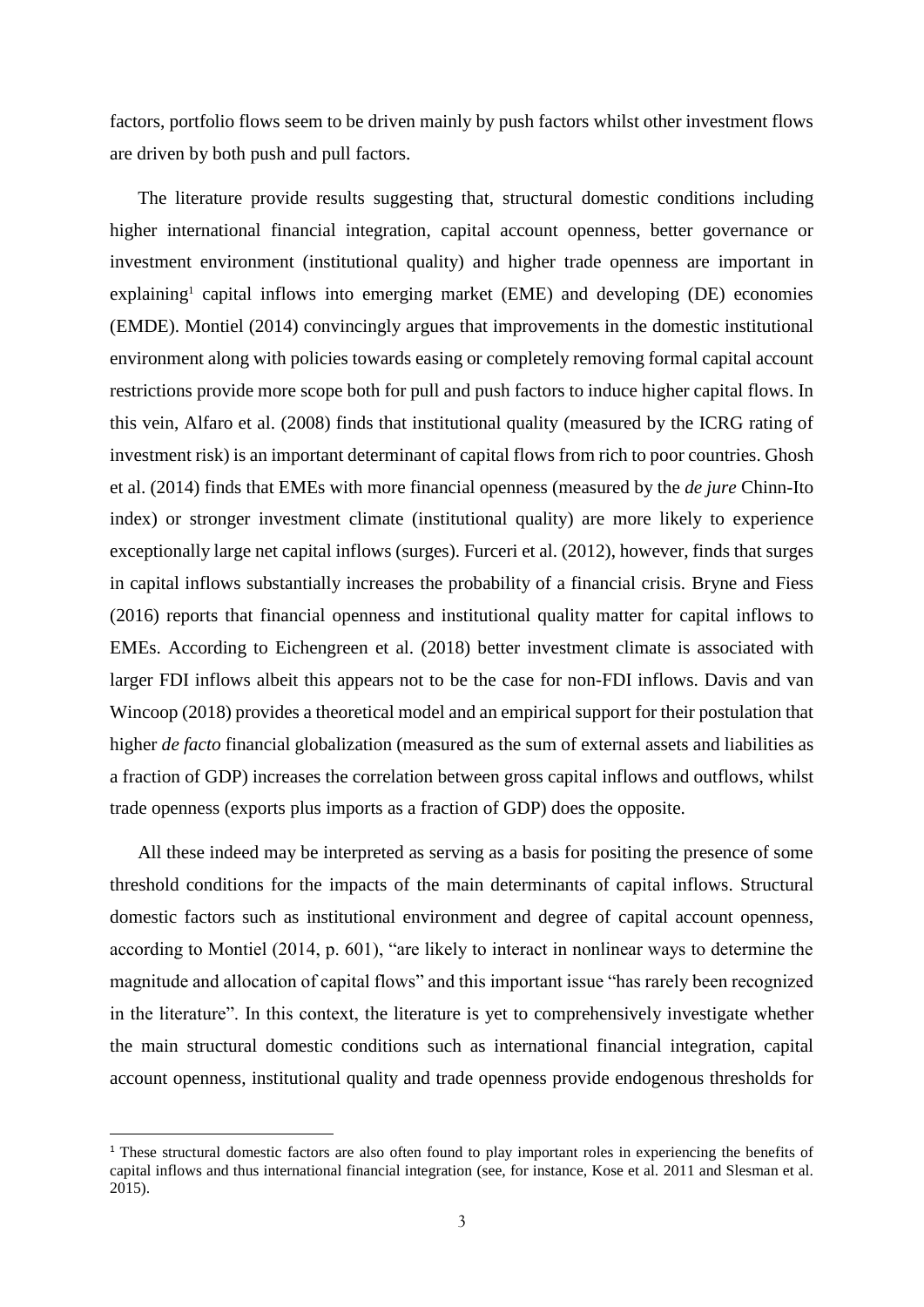the impacts of basic pull and push factors on capital flows<sup>2</sup>. In this context, the main aim of this paper is to investigate this important issue empirically for a balanced panel of EMDE by employing panel threshold procedure of Hansen (1999). To this end, in accord with the main findings of the recent literature, we postulate global financial conditions proxied by VIX as the main push factor and lagged real GDP growth (GROWTH) as the main pull factor to explain capital inflows in EMDE. Following Eichengreen et al. (2018), we consider not only the aggregate inflows but also FDI and non-FDI inflows (portfolio equity, portfolio debt and other investment inflows). The results by Eichengreen et al. (2018) suggest that FDI and non-FDI inflows behave differently such that FDI inflows are more stable than non-FDI inflows.

The plan of the rest of this paper is follows. The following section presents our estimation results. In Section 2.1, we first consider governance and institutional quality as a threshold variable for the impacts of the main push and pull factors (VIX and GROWTH). Section 2.2 postulates trade openness as the thresholding variable. In Section 2.3, we consider the two widely used measures of financial globalization. The first one is the *de facto* measure of international financial integration proposed by Lane and Milesi-Ferretti (2007) whilst the second one is the *de jure* financial openness measure of Chinn and Ito (2006). Finally, Section 3 presents an evaluation of our main findings.

#### **2. The Structural Pull Factors as Thresholds: Empirical Results**

**.** 

To investigate the main determinants of gross capital inflows, we consider the following simple benchmark equation:

$$
CIF_{it} = a_0 + a_1 GROWTH_{it-1} + a_2 vix_t + u1_{it}
$$
\n
$$
(1)
$$

In (1), the subscript i and t denote, respectively country and time, CIF is gross capital inflows scaled by GDP in current US dollars<sup>3</sup>, GROWTH is the annual real GDP growth and vix is the natural log. of the VIX (Chicago Board Options Exchange's equity option volatility index) to proxy the global financial cycle. A decrease in VIX is associated with a greater risk-

<sup>&</sup>lt;sup>2</sup> Exchange rate regime (ERR) is also another important structural factor to explain capital flows. The literature, however, provides mixed and often conflicting results on this issue. The results by Obstfeld et al. (2018) suggest that the transmissions of global financial shocks and domestic pull factors are magnified under a fixed ERR relative to more flexible regimes in EME. Özmen and Taşdemir (2018) finds that the impact of the external financial conditions on capital inflows increases with ERR flexibility.

<sup>&</sup>lt;sup>3</sup> All capital flows data, measured in US dollars, are from International Financial Statistics of the International Monetary Fund (IMF). Following the IMF's Balance of Payments Statistics Yearbooks, capital inflows are defined as net purchases of domestic assets by foreign residents. The real GDP data are from World Bank World Development Indicators. The VIX data are from Chicago Boards Options Exchange website.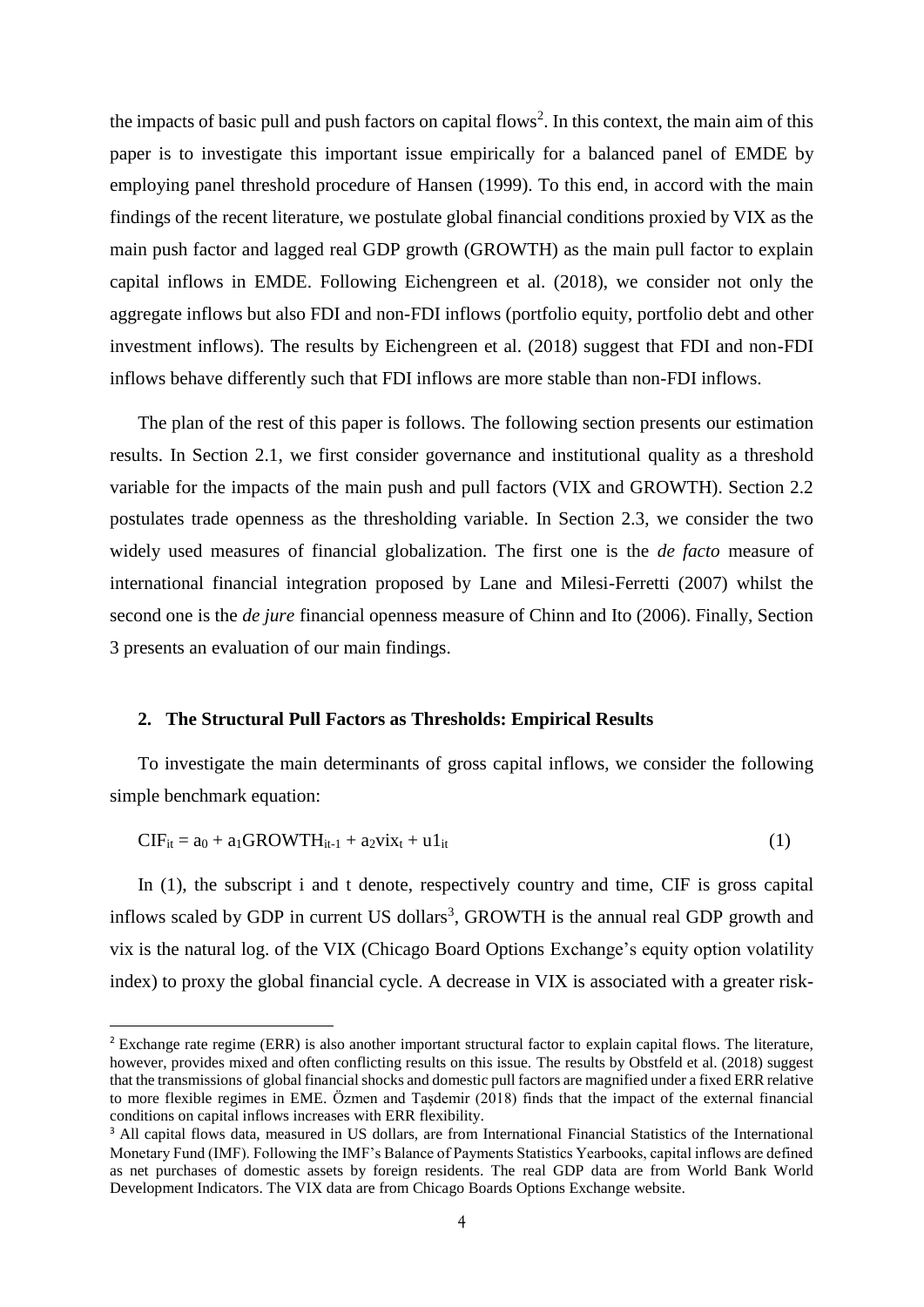appetite or better global financial conditions. We postulate that capital inflows may parsimoniously be explained by the main pull (GROWTH) and push (vix) factors. Considering the potential endogeneity of real GDP growth for the evolution of capital flows, we consider lagged GROWTH in (1).

The benchmark equation (1) maintains that the impacts of the main pull and push factors are invariant to the structural domestic conditions (SDC). Alternatively, a variable representing SDC may behave as an endogenous threshold magnifying the impacts of the main determinants of capital inflows. In the context of the panel fixed effect threshold model of Hansen (1999), we consider the following specification:

 $CIF_{it} = b_0 + b_1VIX_{t} (SDC \le \lambda) + b_2VIX_{t} (SDC \ge \lambda) + b_3GROWTH_{i,t-1} (SDC \le \lambda) + b_4VIX_{t-1} (SDC \le \lambda)$  $b_4$ GROWTH<sub>i,t-1</sub>(SDC> $\lambda$ ) + u2<sub>it</sub> (2)

In (2),  $\lambda$  is endogenously estimated threshold value for the SDC. Under the null hypothesis that  $b_1 = b_2$  and  $b_3 = b_4$  in (2), there are no significant thresholds for the effects of the SDC and thus we obtain (1).

We estimate the equation aggregate and for the two main components of gross capital inflows (FDI and non-FDI). Our balanced panel data contain 39 emerging market or developing economies<sup>4</sup> (EMDE) spanning the period between 1996 and 2015. The choice of the sample is basically determined by data availability to obtain a balanced data which is necessary to employ the Hansen (1999) procedure.

Figure 1 presents the evolution of mean FDI and non-FDI inflows (scaled by GDP in current US dollars) to EMDE during the sample period. FDI and non-FDI inflows tend to be roughly equal in magnitude and volatility during the recent period covering the years after 2002. For the period before 2002, FDI inflows appears to be considerably higher and more stable than non-FDI inflows. The following sections investigates whether these differences may be explained by the impacts of the main pull and push factors depending on the structural domestic conditions.

**.** 

<sup>4</sup> The EMDE sample comprises Argentina, Belarus, Botswana, Brazil, Bulgaria, Chile, China, Colombia, Croatia, Czech R., Dominican R., Ecuador, Egypt, Estonia, Hungary, Indonesia, Israel, Kenya, Latvia, Lithuania, Mali, Mexico, Moldova, Pakistan, Peru, Philippines, Poland, Romania, Russian F., Senegal, Slovakia, Slovenia, S. Africa, S. Korea, Swaziland, Thailand, Togo, Turkey, Ukraine.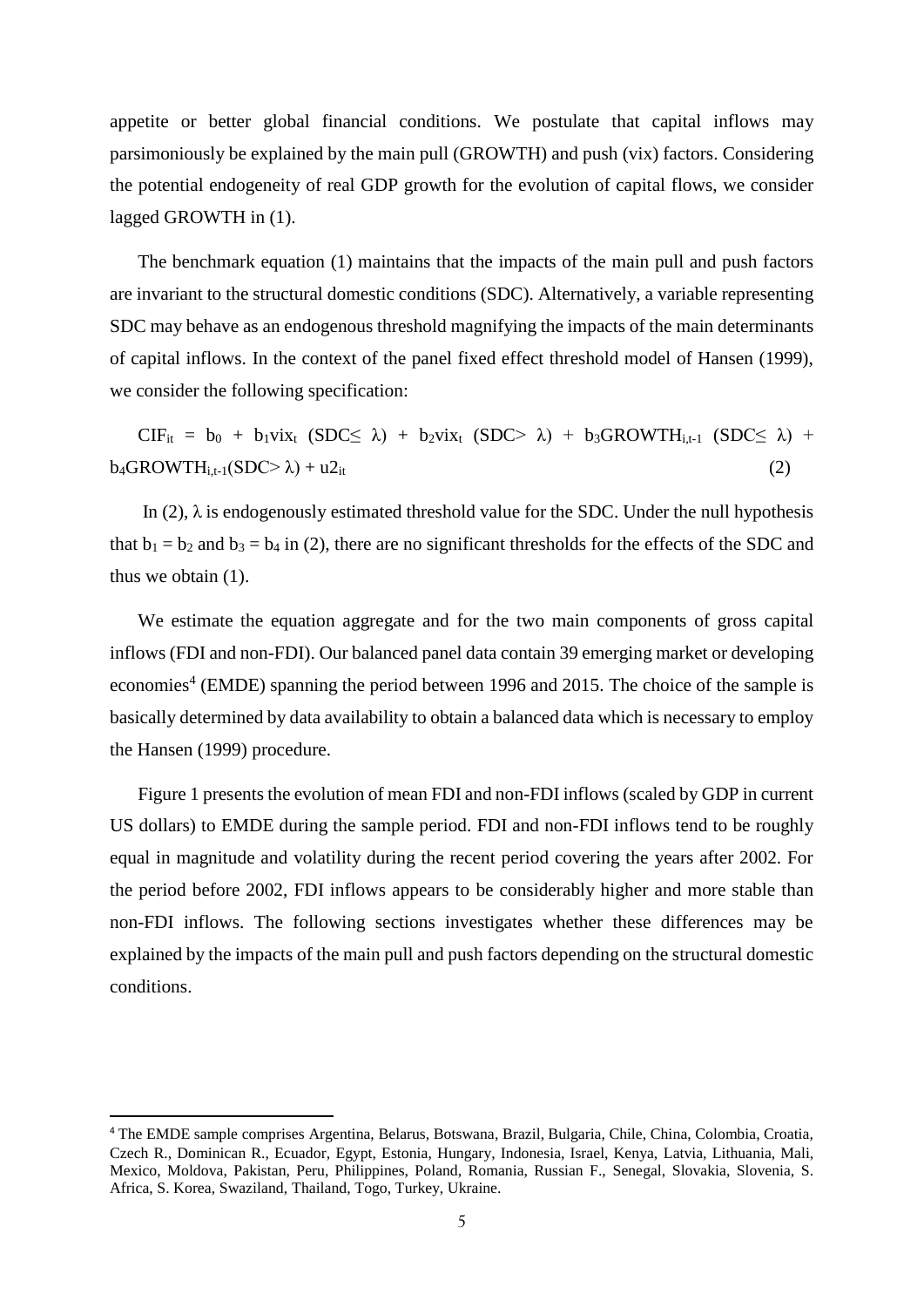

#### **2.1. Governance and Institutional Quality**

The conventional theory often suggests that higher institutional quality and governance enhances both capital inflows and benefits from international financial integration mainly by providing better legal infrastructure strengthening property rights, promoting transparency and accountability and reducing adverse selection and moral hazard. Kose et al. (2011), for instance, finds that, the level of institutional quality (measured by the World Bank Governance Indicators, WBGI) provides a certain threshold to achieve the benefits of international capital integration and thus capital flows. In a similar vein, Alfaro et al. (2008) suggests that low institutional quality (measured by the ICRG rating of investment risk) as the leading explanation of the stylized fact that capital often does not flow from rich to poor countries having a highly relative marginal product of capital (Lucas paradox). Ghosh et al. (2014) finds that EMEs with stronger investment climate (institutional quality) are more likely to experience exceptionally large net capital inflows (surges). Bryne and Fiess (2016) reports that financial openness and institutional quality matter for capital inflows to EMEs. According to Eichengreen et al. (2018) better investment climate is associated with larger FDI inflows albeit this appears not to be the case for non-FDI inflows.

To investigate whether governance (GOV), based on WBGI, provides an endogenous structural domestic condition for the main determinants of capital inflows we consider the following specification:

 $CIF_{it} = b_0 + b_1vix_t (GOV \leq \lambda) + b_2vix_t (GOV > \lambda) + b_3GROWTH_{i,t-1} (GOV \leq \lambda) + b_4vix_t (GOV > \lambda)$  $b_4$ GROWTH<sub>i,t-1</sub> (GOV> $\lambda$ ) + u2<sub>it</sub> (3)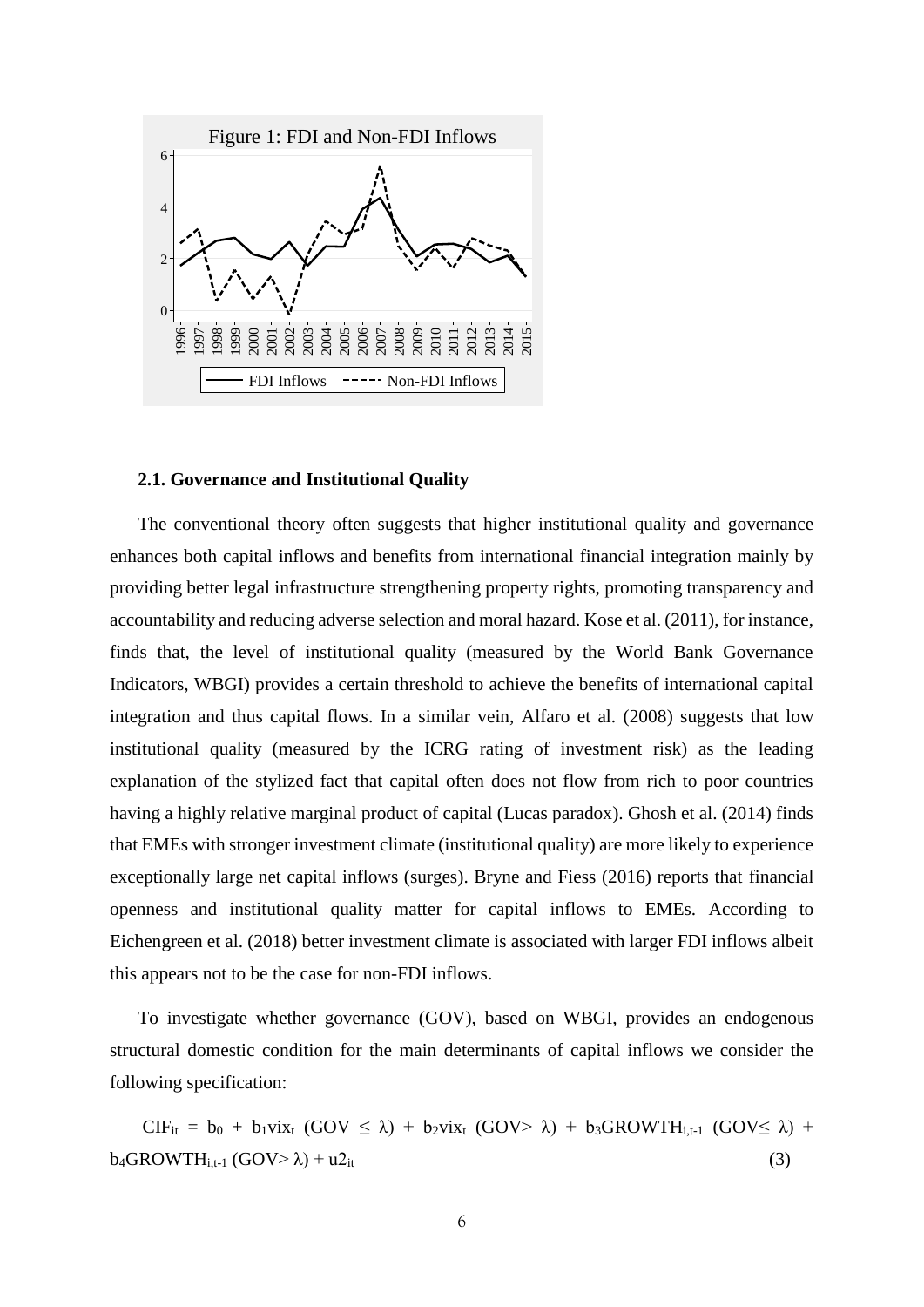The WBGI cover six aspects of institutional quality and governance: voice and accountability, political stability and violence, government effectiveness, regulatory quality, rule of law and control of corruption (Kaufmann et al. 2005). These variables are standardized around zero mean and unit standard deviation to have values between -2.5 and 2.5 with higher values representing better institutional quality. In (3), following Kose et al. (2011), we use a simple average of the six indices as a proxy for aggregate institutional quality and governance (GOV). For our sample of emerging market and developing countries (EMDE), the mean (standard deviation) of GOV is -0.02 (0.619), ranging from -1.17 to 1.25.

Table 1 presents the results of the estimation of Eq. (3) employing the Hansen (1999) procedure. The equation specifies that the impacts of the main push (GFC, proxied by vix) and pull (GROWTH) factors may not be invariant to institutional quality (GOV). For aggregate, FDI and non-FDI inflows, the threshold level of institutional quality is estimated as around 0.2. According to NT<sub>TH</sub>, around 40 % of our observations are above the estimated threshold level<sup>5</sup>. Better governance (higher than the threshold level) appears to be associated with much higher mean inflows for all the capital inflows types according to the descriptive statistics presented by the table. The results by Table 1 strongly suggest that, both the impacts of the main pull and push factors depends on the prevailing institutional quality. The sensitivity of aggregate and non-FDI inflows to GROWTH is substantially much higher in EMDE with better institutional quality and governance. A similar, albeit with a smaller magnitude, appears to be the case for the impact of GFC. The recent literature, including Eichengreen et al. (2018), often finds that domestic pull factors are amongst the dominant determinants of FDI inflows. Supporting these findings, the impact of GFC tend to be insignificant for both of the governance regimes.

**.** 

<sup>&</sup>lt;sup>5</sup> The number of observations belonging to different regimes is, indeed, crucially important for the empirical validity of results. This is because, in the absence of a positive degrees of freedom for the estimation of the equation of interest for estimated regimes, the parameters may indeed be representing some outliers rather than a regime change. Unfortunately, this important point has been often ignored in the related empirical literature.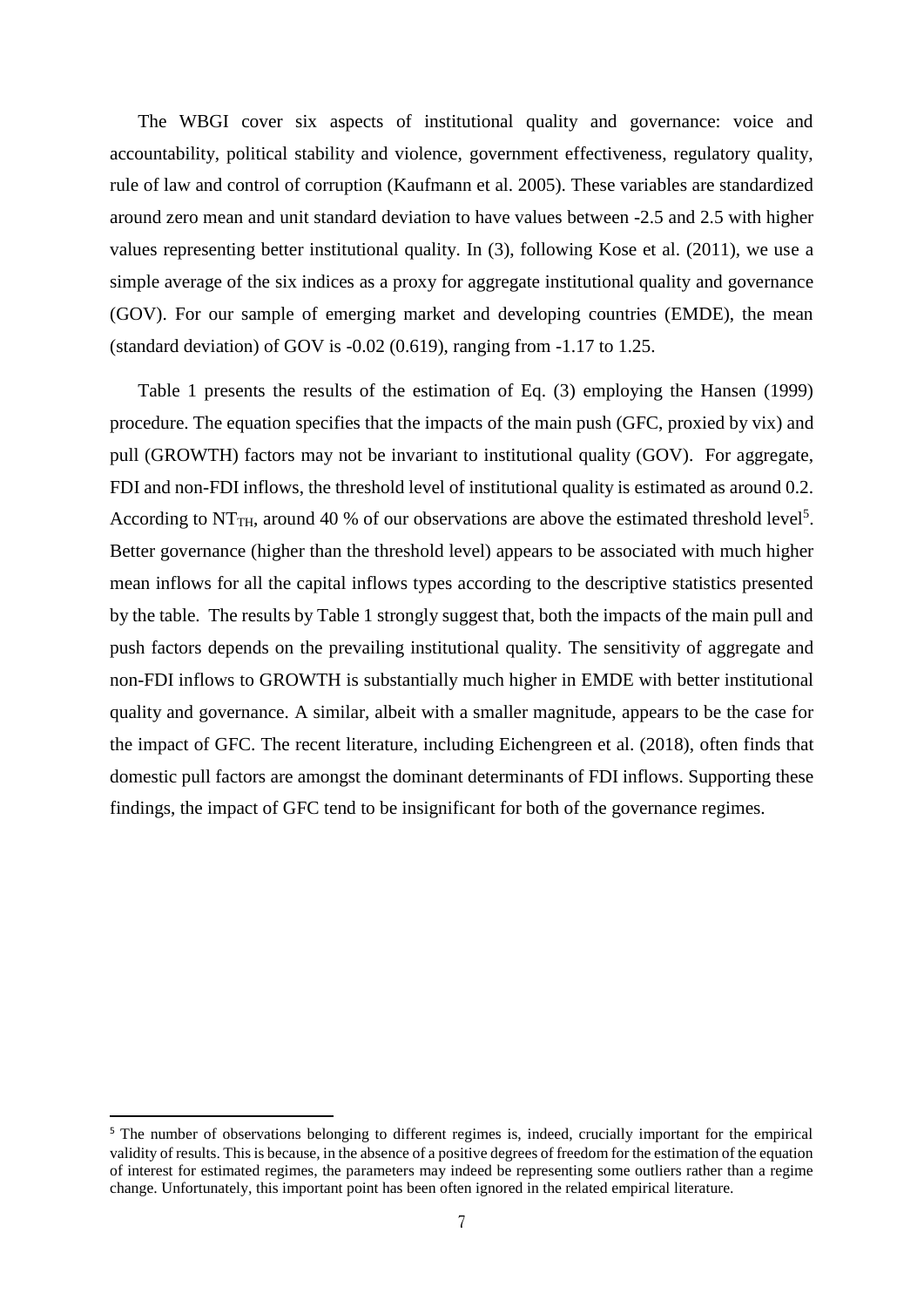| <b>Table 1. Governance and Capital Inflows</b>                                                                                                                                                                                                                                                                                                                                                                                                                                                             |                                                  |                                                      |                                                     |  |  |  |
|------------------------------------------------------------------------------------------------------------------------------------------------------------------------------------------------------------------------------------------------------------------------------------------------------------------------------------------------------------------------------------------------------------------------------------------------------------------------------------------------------------|--------------------------------------------------|------------------------------------------------------|-----------------------------------------------------|--|--|--|
|                                                                                                                                                                                                                                                                                                                                                                                                                                                                                                            | Aggregate<br>Capital inflows                     | Non-FDI<br>inflows                                   | FDI inflows                                         |  |  |  |
| Threshold GOV                                                                                                                                                                                                                                                                                                                                                                                                                                                                                              | 0.17                                             | 0.21                                                 | 0.19                                                |  |  |  |
| $F_B[.]$                                                                                                                                                                                                                                                                                                                                                                                                                                                                                                   | 25.9[0.01]                                       | 25.9[0.01]                                           | 15.7[0.08]                                          |  |  |  |
| NTTH                                                                                                                                                                                                                                                                                                                                                                                                                                                                                                       | 314                                              | 306                                                  | 309                                                 |  |  |  |
| Mean $(s.d)^{++}$                                                                                                                                                                                                                                                                                                                                                                                                                                                                                          |                                                  |                                                      |                                                     |  |  |  |
| $GOV \leq \lambda$                                                                                                                                                                                                                                                                                                                                                                                                                                                                                         | 3.65(5.28)                                       | 1.71(4.51)                                           | 2.00(2.09)                                          |  |  |  |
| $GOV > \lambda$                                                                                                                                                                                                                                                                                                                                                                                                                                                                                            | 6.29(8.06)                                       | 3.01(6.82)                                           | 3.26(3.92)                                          |  |  |  |
| The Determinants of Capital Inflows                                                                                                                                                                                                                                                                                                                                                                                                                                                                        |                                                  |                                                      |                                                     |  |  |  |
| $Growth_{i.t-1}$<br>$GOV \leq \lambda$                                                                                                                                                                                                                                                                                                                                                                                                                                                                     | $0.156(0.065)$ **                                | $0.122(0.061)$ **                                    | $0.043(0.022)*$                                     |  |  |  |
| $Growth_{i,t-1}$<br>$GOV > \lambda$                                                                                                                                                                                                                                                                                                                                                                                                                                                                        | $0.726(0.135)$ **                                | $0.577(0.135)$ **                                    | $0.140(0.053)$ **                                   |  |  |  |
| $V_{1}X_{1}$<br>$GOV \leq \lambda$                                                                                                                                                                                                                                                                                                                                                                                                                                                                         | $-0.018(0.007)$ **                               | $-0.015(0.006)$ **                                   | $-0.003(0.003)$                                     |  |  |  |
| $\dot{\text{V}}\text{1X}_{it}$<br>$GOV > \lambda$                                                                                                                                                                                                                                                                                                                                                                                                                                                          | $-0.022(0.009)$ **                               | $-0.026(0.007)$ **                                   | 0.003(0.003)                                        |  |  |  |
| Constant                                                                                                                                                                                                                                                                                                                                                                                                                                                                                                   | $0.093(0.021)$ **                                | $0.068(0.019)$ **                                    | $0.024(0.007)$ **                                   |  |  |  |
| <b>Statistics</b>                                                                                                                                                                                                                                                                                                                                                                                                                                                                                          | N=39 NT=780<br>$R^2 = 0.10$<br>$F = 9.64$ [0.00] | $N=39$ $NT=780$<br>$R^2 = 0.09$<br>$F = 7.36 [0.00]$ | $N=39$ $NT=780$<br>$R^2 = 0.04$<br>$F = 2.38[0.07]$ |  |  |  |
| <b>Note1:</b> $F_B$ is the bootstrapped F-test based on 1000 replications to test the statistical<br>insignificance of the threshold level and [.] is the p-value of the test. The values in<br>parentheses are the robust standard errors. * and ** respectively, denote significance at<br>5 % and 1 % levels. N and NT are, correspondingly, the numbers of countries and the<br>effective number of observations. $NT_{TH}$ reports the number of observations above the<br>estimated threshold level. |                                                  |                                                      |                                                     |  |  |  |

**++** Mean (s.d) reports the mean (standard deviation) of the dependent variable for the observations belonging to the estimated threshold level.

### **2.2 Trade Openness**

The conventional literature following the Heckscher-Ohlin-Mundell framework states that trade integration reduces the incentives for capital to flow capital-scare economies (Antras and Caballero, 2009). In this sense, trade integration and higher capital mobility are substitutes in emerging market and developing economies (EMDE). Antras and Caballero (2009), on the other hand, provides a theoretical model showing that, in the presence of financial frictions, trade integration increases the incentives for capital to flow capital scarce countries and thus trade openness and capital mobility are complements. This, indeed, complementary to the institutional quality explanation by Alfaro et al. (2008), provides another explanation for the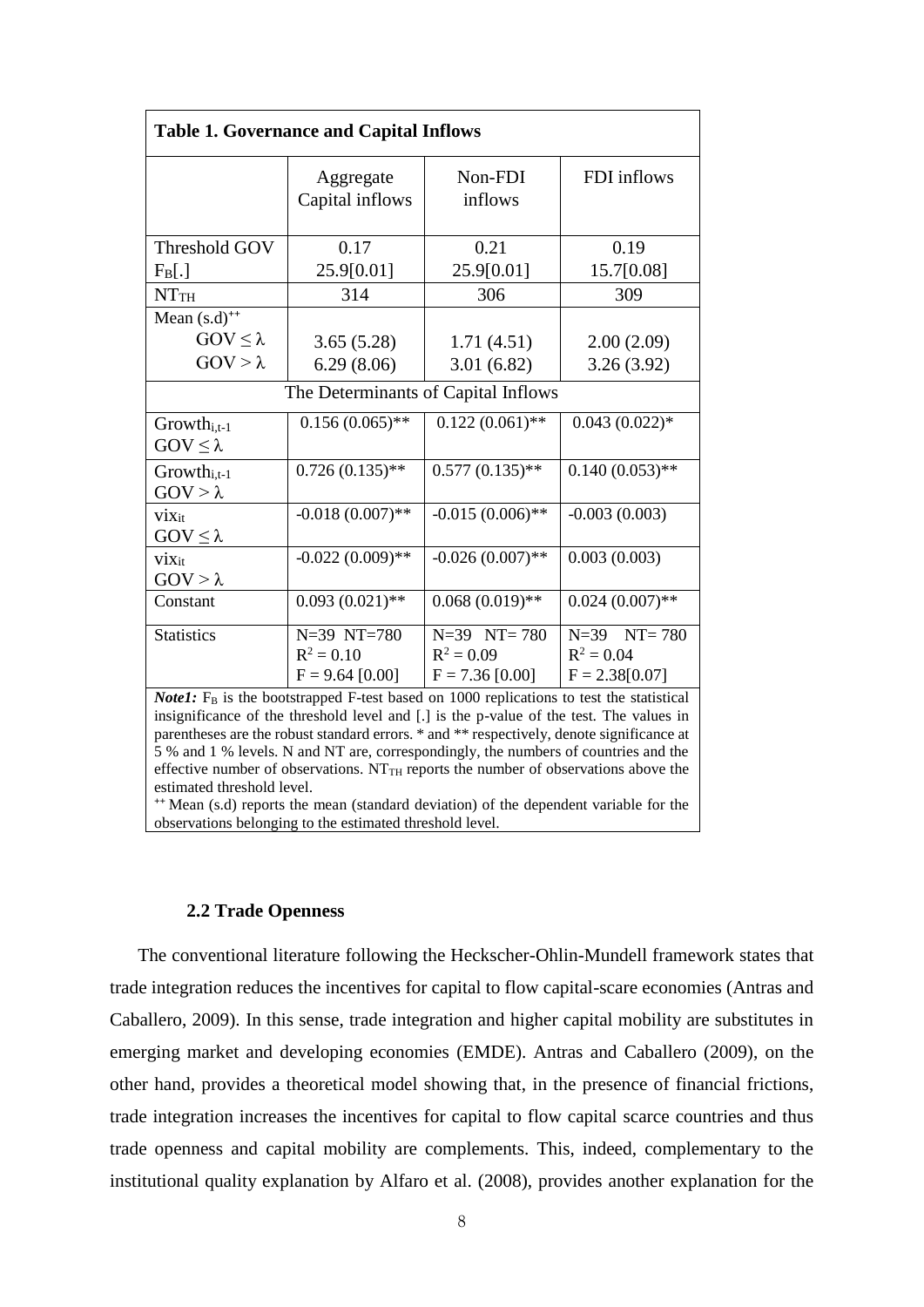Lucas paradox.In a related context, Davis and van Wincoop (2018) provides a theoretical model and an empirical support for their postulation that higher *de facto* financial globalization increases the correlation between gross capital inflows and outflows, whilst trade openness does the opposite. Cerutti et al. (2017) reports that portfolio bond inflows tend to be more sensitive to global push factors in countries with higher trade openness and more flexible exchange rate regimes.

To analyse whether trade integration (TRADE, sum of exports and imports of goods and services, as a per cent of GDP) is an endogenous structural domestic condition for the main determinants of capital inflows, we consider the following specification:

 $CIF_{it} = b_0 + b_1vix_t (TRADE \le \lambda) + b_2vix_t (TRADE > \lambda) + b_3GROWTH_{i,t-1} (TRADE \le \lambda) +$  $b_4$ GROWTH<sub>i,t-1</sub> (TRADE> $\lambda$ ) + u3<sub>it</sub> (4)

Table 1 presents the results of the estimation of Eq. (4). For aggregate and non-FDI inflows, the threshold level of trade openness is estimated as around 72. According to  $NT<sub>TH</sub>$ , around half of the observations is above the estimated threshold level. For FDI inflows, on the other hand, the estimated threshold is much higher (124.3) with around 15 % of observations belonging to the higher regime. The mean capital inflows is much higher (more than twice) in episodes of higher trade openness for aggregate and non-FDI inflows. A similar, albeit with a similar magnitude, appears to be the case for FDI inflows. For both aggregate and non-FDI inflows, the impact of the domestic pull factor (GROWTH) is substantially much higher for countries with higher trade openness. Worsening global financial conditions tends to significantly decrease aggregate and non-FDI inflows but the impact appears to be invariant to trade openness. FDI inflows, on the other hand, are sensitive to domestic growth in more open economies. Higher trade openness substantially increases the sensitivity of all capital flow types (FDI, non-FDI and aggregate) to domestic growth. Consequently, the complementarity of trade and capital inflows may be interpreted as being the case for the countries having trade openness above the estimated threshold levels.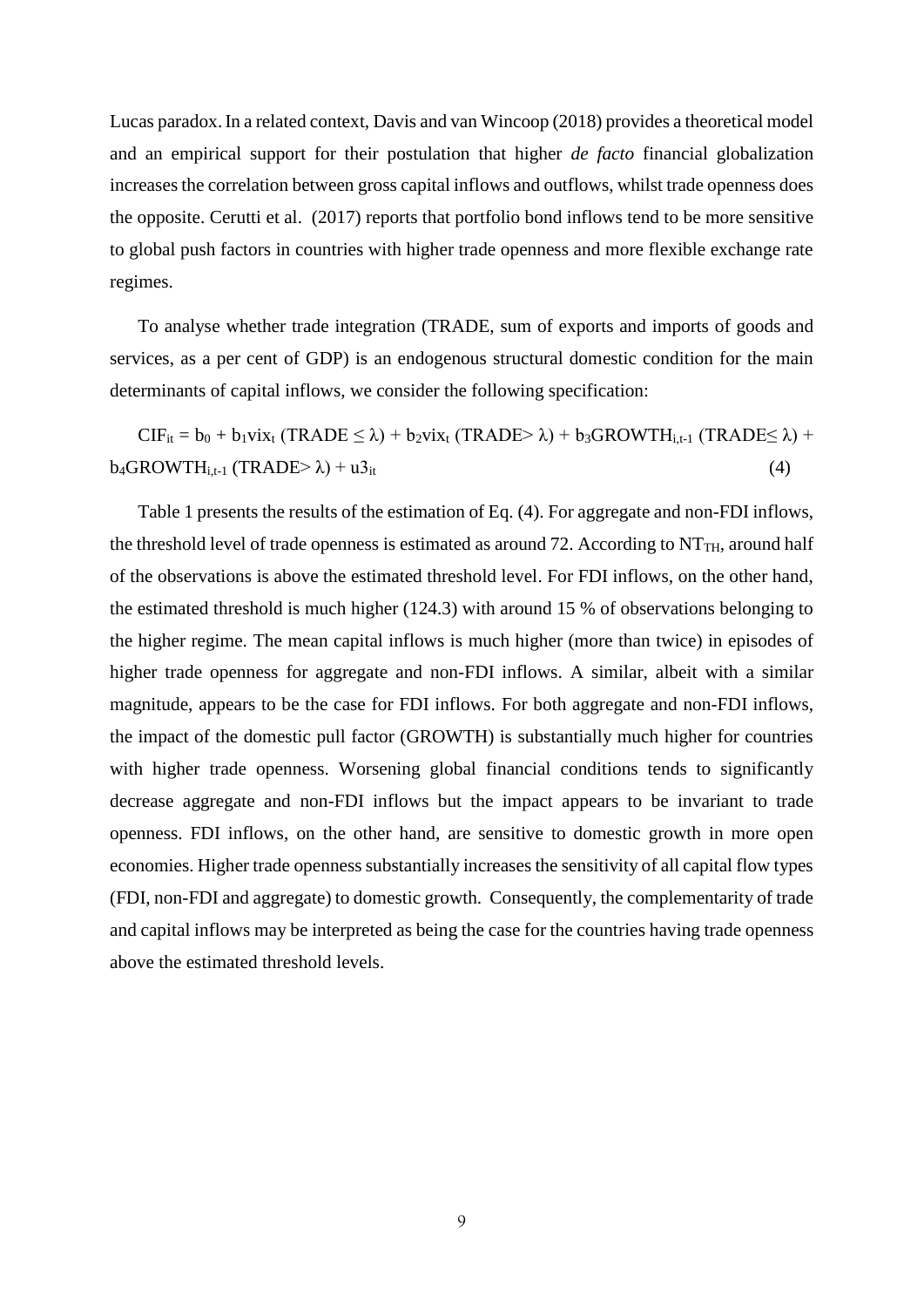| <b>Table 2. Trade Openness and Capital Inflows</b>                                                  |                                                  |                                                      |                                                     |  |  |
|-----------------------------------------------------------------------------------------------------|--------------------------------------------------|------------------------------------------------------|-----------------------------------------------------|--|--|
|                                                                                                     | Aggregate<br>Capital inflows                     | Non-FDI<br>inflows                                   | FDI inflows                                         |  |  |
| <b>Threshold TRADE</b>                                                                              | 71.9                                             | 72.5                                                 | 124.3                                               |  |  |
| $F_B[.]$                                                                                            | 18.7[0.03]                                       | 17.1[0.06]                                           | 14.8[0.09]                                          |  |  |
| NTTH                                                                                                | 390                                              | 388                                                  | 152                                                 |  |  |
| Mean $(s.d)^{++}$                                                                                   |                                                  |                                                      |                                                     |  |  |
| TRADE $\leq \lambda$                                                                                | 3.08(4.05)                                       | 1.25(3.60)                                           | 2.31(2.73)                                          |  |  |
| TRADE $>\lambda$                                                                                    | 6.22(8.11)                                       | 3.13(6.79)                                           | 3.09(3.75)                                          |  |  |
| The Determinants of Capital Inflows                                                                 |                                                  |                                                      |                                                     |  |  |
| $Growth_{i,t-1}$<br>TRADE $\leq \lambda$                                                            | 0.110(0.085)                                     | 0.060(0.080)                                         | 0.040(0.035)                                        |  |  |
| $Growth_{i,t-1}$<br>$TRADE > \lambda$                                                               | $0.541(0.125)$ **                                | $0.437(0.110)**$                                     | $0.228(0.069)$ **                                   |  |  |
| $V1X_{it}$<br>TRADE $\leq \lambda$                                                                  | $-0.020(0.006)$ **                               | $-0.018(0.006)$ **                                   | $-0.001(0.003)$                                     |  |  |
| $V_{1X_{it}}$<br>$TRADE > \lambda$                                                                  | $-0.019(0.008)$ **                               | $-0.019(0.007)$ **                                   | $-0.005(0.004)$                                     |  |  |
| Constant                                                                                            | $0.094(0.020)**$                                 | $0.070(0.019)$ **                                    | $0.025(0.007)$ **                                   |  |  |
| <b>Statistics</b>                                                                                   | N=39 NT=780<br>$R^2 = 0.10$<br>$F = 7.17$ [0.00] | $N=39$ $NT=780$<br>$R^2 = 0.08$<br>$F = 5.63$ [0.00] | $N=39$ $NT=780$<br>$R^2 = 0.03$<br>$F = 4.03[0.01]$ |  |  |
| Notes: F <sub>B</sub> is the bootstrapped F-test based on 1000 replications to test the statistical |                                                  |                                                      |                                                     |  |  |

insignificance of the threshold level and [.] is the p-value of the test. The values in parentheses are the robust standard errors. \* and \*\* respectively, denote significance at 5 % and 1 % levels. N and NT are, correspondingly, the numbers of countries and the effective number of observations.  $NT<sub>TH</sub>$  reports the number of observations above the estimated threshold level.

**++**Mean (s.d) reports the mean (standard deviation) of the dependent variable for the observations belonging to the estimated threshold level.

#### **2.3 International Financial Integration and Financial Openness**

International financial integration and financial/capital openness are often found to be amongst the main determinants of capital flows. There are mainly two widely used measures of financial globalization. The first one is the *de facto* measure proposed by Lane and Milesi-Ferretti (2007, 2018) which uses the sum of gross stocks of foreign assets and liabilities as a ratio to GDP. Following the literature, we use this variable to proxy international financial integration (IFI). The other measure is the *de jure* financial openness measure of Chinn and Ito (2006). The Chinn-Ito index (KAOPEN) is based on annual reports on Exchange Arrangements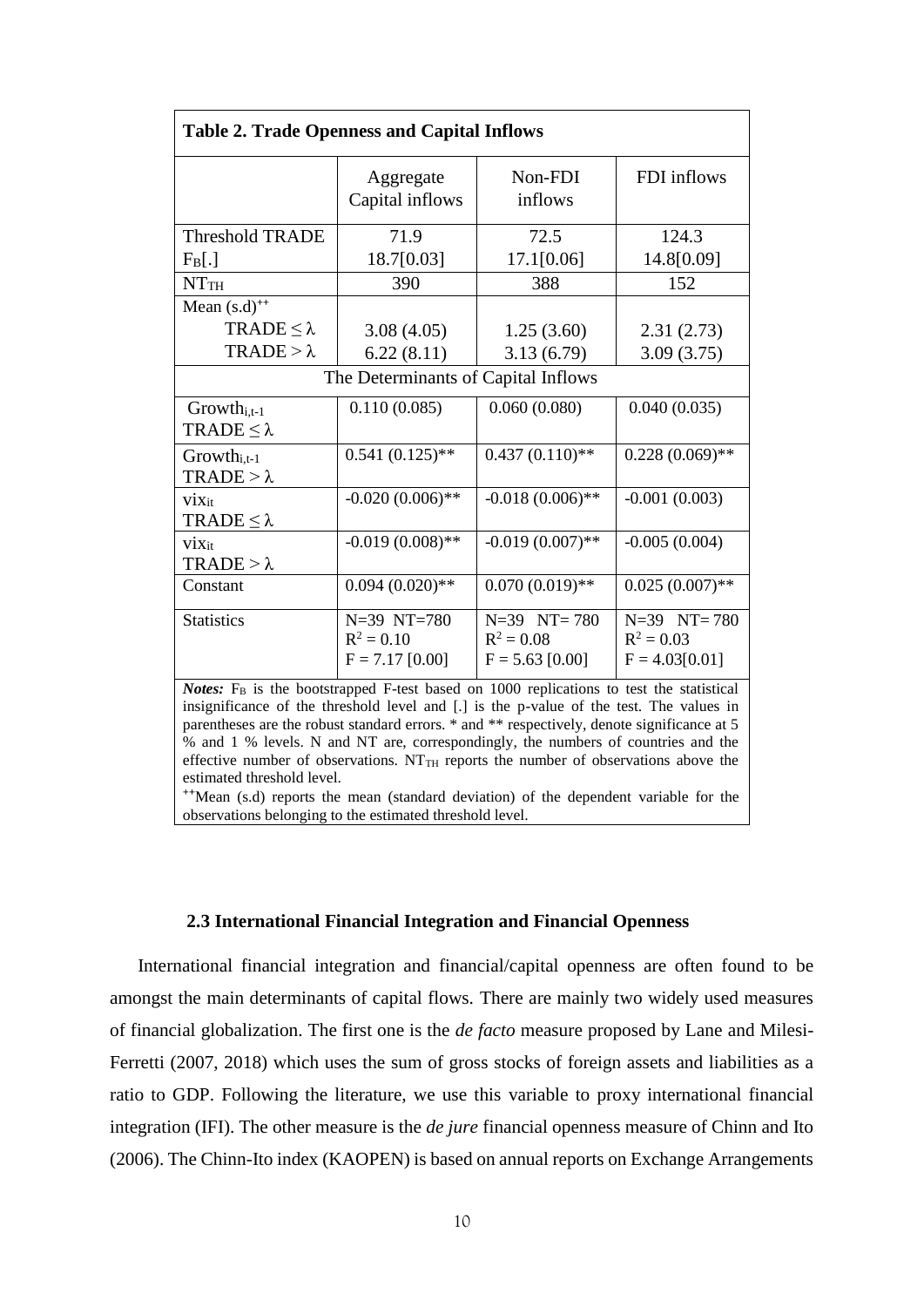and Exchange Restrictions (AREAER) published by the IMF and is available over the period 1995–2016. The KAOPEN is standardized to have a zero mean and unitary variance with higher values denoting more openness to cross-border capital transactions.

Ghosh et al. (2014) finds that EMEs with higher KAOPEN are more likely to experience surges in net capital inflows. In the same vein, Bryne and Fiess (2016) reports that financial openness matters for capital inflows to EMEs. Greater financial openness amplifies countries' exposure to global financial cycle, according to Barrot and Serven (2018). According to Davis and van Wincoop (2018) higher *de facto* financial globalization increases the correlation between gross capital inflows and outflows.

We first consider the *de jure* financial openness measure of Chinn-Ito index (KAOPEN) and estimate:

 $CIF_{it} = b_0 + b_1vix_t (KAOPEN \leq \lambda) + b_2vix_t (KAOPEN > \lambda) + b_3GROWTH_{i,t-1} (KAOPEN \leq \lambda) +$  $b_4$ GROWTH<sub>i,t-1</sub> (KAOPEN>  $\lambda$ ) + u4<sub>it</sub> (5)

Table 3 presents the results. The threshold level of KAOPEN is estimated as 0.82 for all capital inflow types. Considering the fact that, the maximum value of KAOPEN is unity representing the lack of capital account restrictions, the estimated threshold may be interpreted as considerably high. Only around a quarter of the observations are above the estimated threshold level. Consistent with our earlier results, capital inflows tend to be larger in the higher (more financially open) regime. Both the domestic growth and global financial conditions are significant in explaining the aggregate capital inflows. The role of the domestic pull factor is much higher in episodes of less capital account restrictions. A similar picture is observed for non-FDI inflows, albeit domestic growth tends to be significant only in more financially open countries. Consistent with the earlier results for governance and trade openness, FDI inflows are determined basically by GROWTH in more financially open countries.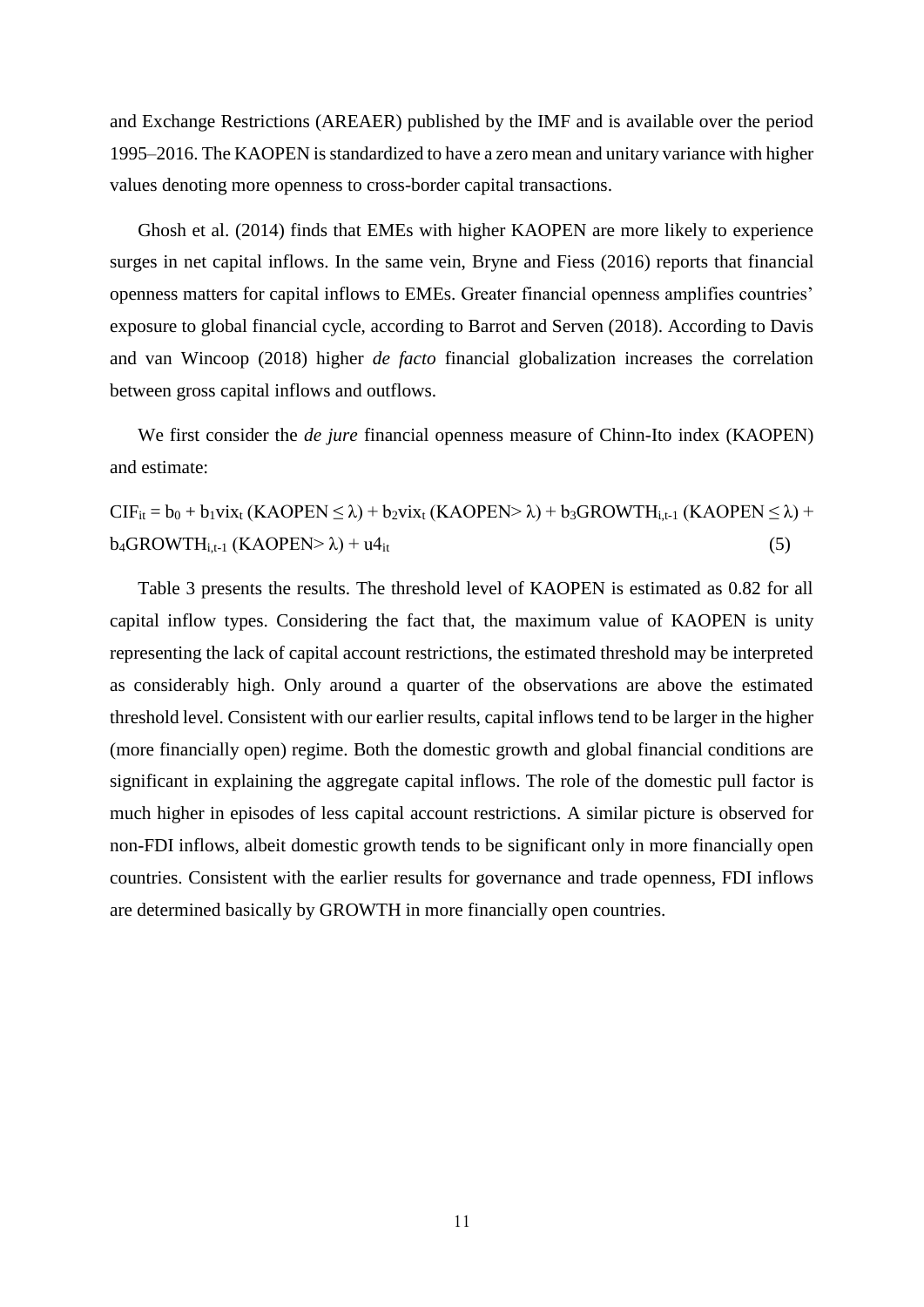| <b>Table 3. Financial Openness and Capital Inflows</b>                                                                                                                                                                                                                                                                                                                                                                                                                                                                                                                                                                                                                         |                                                 |                                                      |                                                     |  |  |
|--------------------------------------------------------------------------------------------------------------------------------------------------------------------------------------------------------------------------------------------------------------------------------------------------------------------------------------------------------------------------------------------------------------------------------------------------------------------------------------------------------------------------------------------------------------------------------------------------------------------------------------------------------------------------------|-------------------------------------------------|------------------------------------------------------|-----------------------------------------------------|--|--|
|                                                                                                                                                                                                                                                                                                                                                                                                                                                                                                                                                                                                                                                                                | Aggregate<br>Capital inflows                    | Non-FDI<br>inflows                                   | FDI inflows                                         |  |  |
| <b>Threshold KAOPEN</b>                                                                                                                                                                                                                                                                                                                                                                                                                                                                                                                                                                                                                                                        | 0.82                                            | 0.82                                                 | 0.82                                                |  |  |
| $F_B[.]$                                                                                                                                                                                                                                                                                                                                                                                                                                                                                                                                                                                                                                                                       | 44.4[0.00]                                      | 31.0[0.00]                                           | 16.6[0.03]                                          |  |  |
| NTTH                                                                                                                                                                                                                                                                                                                                                                                                                                                                                                                                                                                                                                                                           | 199                                             | 199                                                  | 199                                                 |  |  |
| Mean $(s.d)^{++}$                                                                                                                                                                                                                                                                                                                                                                                                                                                                                                                                                                                                                                                              |                                                 |                                                      |                                                     |  |  |
| KAOPEN $\leq$ λ                                                                                                                                                                                                                                                                                                                                                                                                                                                                                                                                                                                                                                                                | 3.89(5.52)                                      | 1.78(4.82)                                           | 2.11(2.26)                                          |  |  |
| $KAOPEN > \lambda$                                                                                                                                                                                                                                                                                                                                                                                                                                                                                                                                                                                                                                                             | 5.74 (7.76)                                     | 2.76(6.32)                                           | 2.97(3.70)                                          |  |  |
| The Determinants of Capital Inflows                                                                                                                                                                                                                                                                                                                                                                                                                                                                                                                                                                                                                                            |                                                 |                                                      |                                                     |  |  |
| Growth <sub>i,t-1</sub><br>KAOPEN $\leq$ λ                                                                                                                                                                                                                                                                                                                                                                                                                                                                                                                                                                                                                                     | $0.165(0.064)$ **                               | 0.142(0.060)                                         | 0.023(0.017)                                        |  |  |
| $Growth_{i.t-1}$<br>$KAOPEN > \lambda$                                                                                                                                                                                                                                                                                                                                                                                                                                                                                                                                                                                                                                         | $0.968(0.106)$ **                               | $0.729(0.124)$ **                                    | $0.238(0.100)$ **                                   |  |  |
| $V_{iXit}$<br>KAOPEN $\leq$ λ                                                                                                                                                                                                                                                                                                                                                                                                                                                                                                                                                                                                                                                  | $-0.017(0.007)$ **                              | $-0.017(0.006)$ **                                   | $-0.001(0.003)$                                     |  |  |
| vixit<br>$KAOPEN > \lambda$                                                                                                                                                                                                                                                                                                                                                                                                                                                                                                                                                                                                                                                    | $-0.025(0.007)$ **                              | $-0.024(0.008)$ **                                   | $-0.002(0.003)$                                     |  |  |
| Constant                                                                                                                                                                                                                                                                                                                                                                                                                                                                                                                                                                                                                                                                       | $0.090(0.021)$ **                               | $0.067(0.010)$ **                                    | $0.023(0.007)$ **                                   |  |  |
| <b>Statistics</b>                                                                                                                                                                                                                                                                                                                                                                                                                                                                                                                                                                                                                                                              | N=39 NT=780<br>$R^2 = 0.12$<br>$F = 29.7[0.00]$ | $N=39$ $NT=780$<br>$R^2 = 0.10$<br>$F = 11.9$ [0.00] | $N=39$ $NT=780$<br>$R^2 = 0.04$<br>$F = 1.80[0.15]$ |  |  |
| <b>Notes:</b> $F_B$ is the bootstrapped F-test based on 1000 replications to test the statistical<br>insignificance of the threshold level and [.] is the p-value of the test. The values in parentheses<br>are the robust standard errors. * and ** respectively, denote significance at 5 % and 1 %<br>levels. N and NT are, correspondingly, the numbers of countries and the effective number of<br>observations. NT <sub>TH</sub> reports the number of observations above the estimated threshold level.<br><sup>++</sup> Mean (s.d) reports the mean (standard deviation) of the dependent variable for the<br>observations belonging to the estimated threshold level. |                                                 |                                                      |                                                     |  |  |

We now proceed with considering the *de facto* measure proposed by Lane and Milesi-Ferretti (2007, 2018) which uses the sum of gross stocks of international assets and liabilities as a ratio to GDP to proxy international financial integration (IFI). In this context we estimate:

 $CIF_{it} = b_0 + b_1vix_t (IFI \leq \lambda) + b_2vix_t (IFI > \lambda) + b_3GROWTH_{i,t-1} (IFI \leq \lambda) + b_4GROWTH_{i,t-1}$  $(\text{IFI} > \lambda) + \mathbf{u} \mathbf{5}_{it}$  (6)

According to the results presented by Table 4, the estimated threshold for international financial integration for the aggregate and non-FDI inflows is around 200, which, may indeed be interpreted as very high. The results, however, are essentially the same with those estimated for the *de jure* financial openness measure of Chinn-Ito (KAOPEN). Consistent with the definition of the *de facto* international financial integration measure, the mean capital inflows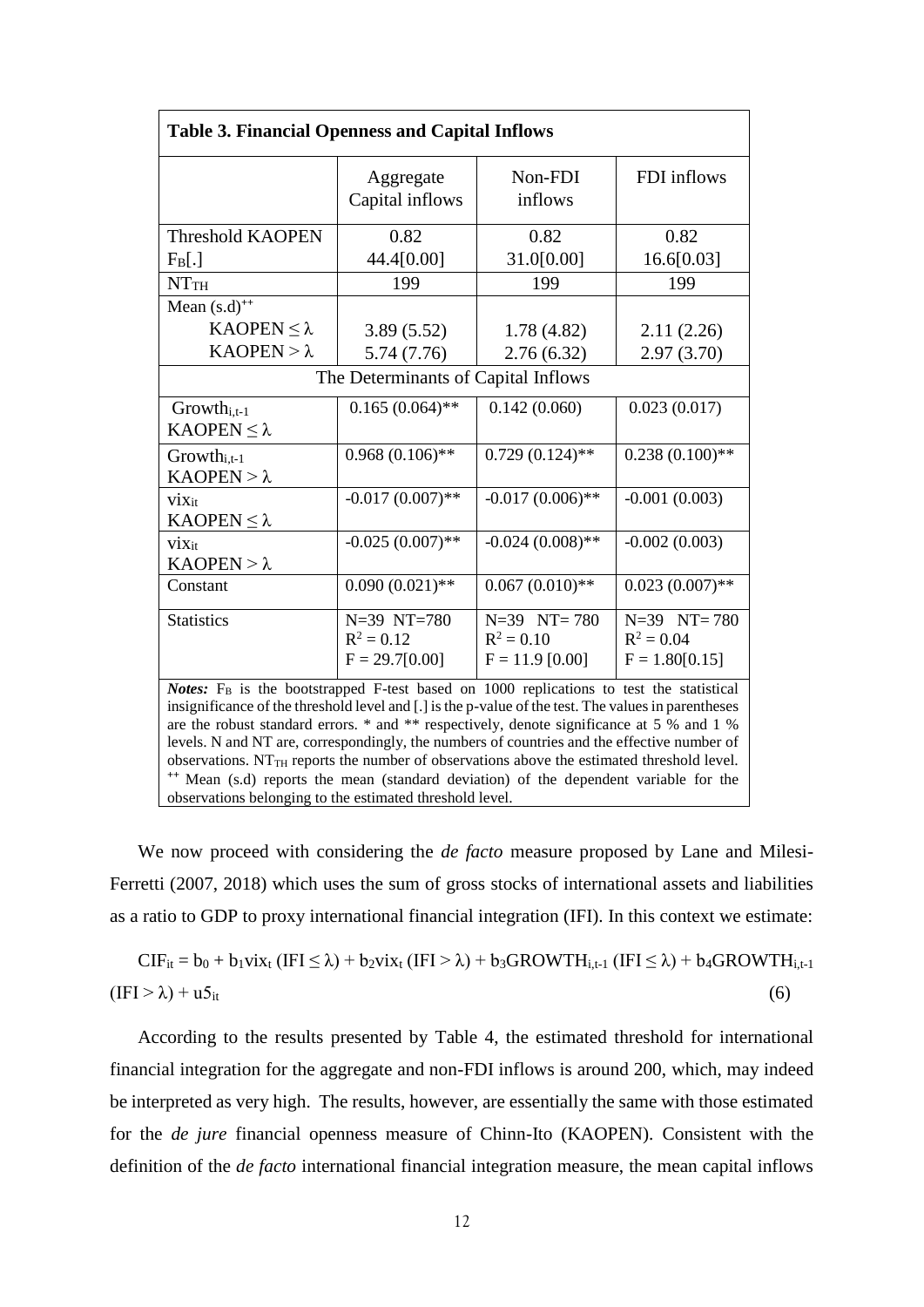are higher for the episodes above the estimated threshold level. The impact of the domestic pull factor on all types of capital inflows is substantially much high in the episodes of the higher threshold regime. The impact of the push factor on both the aggregate and non-FDI inflows is negative as expected and highly significant. The sensitivity of these flows to the global financial conditions appears to be considerably higher in more financially open economies. For FDI inflows, on the other hand, the level of international financial integration appears not to provide a significant threshold. Consistent with our earlier results, FDI inflows are mainly determined by the domestic pull factor (GROWTH).

| Table 4. International Financial Integration and Capital Inflows                                                                                                                                                                                                                                                              |                              |                    |                   |  |  |
|-------------------------------------------------------------------------------------------------------------------------------------------------------------------------------------------------------------------------------------------------------------------------------------------------------------------------------|------------------------------|--------------------|-------------------|--|--|
|                                                                                                                                                                                                                                                                                                                               | Aggregate<br>Capital inflows | Non-FDI<br>inflows | FDI inflows       |  |  |
| Threshold IFI                                                                                                                                                                                                                                                                                                                 | 198.8                        | 194.6              | 190.7             |  |  |
| $F_B[.]$                                                                                                                                                                                                                                                                                                                      | 26.4[0.00]                   | 27.5[0.00]         | 8.22[0.42]        |  |  |
| NTTH                                                                                                                                                                                                                                                                                                                          | 93                           | 106                | 113               |  |  |
| Mean $(s.d)^{++}$                                                                                                                                                                                                                                                                                                             |                              |                    |                   |  |  |
| IFI $\leq$ λ                                                                                                                                                                                                                                                                                                                  | 4.30(5.83)                   | 2.07(5.05)         | 2.23(2.31)        |  |  |
| IFI $>\lambda$                                                                                                                                                                                                                                                                                                                | 7.23(10.3)                   | 2.94(7.78)         | 3.90(5.22)        |  |  |
| The Determinants of Capital Inflows                                                                                                                                                                                                                                                                                           |                              |                    |                   |  |  |
| $Growth_{i,t-1}$<br>IFI $\leq$ λ                                                                                                                                                                                                                                                                                              | $0.219(0.062)$ **            | $0.153(0.053)$ **  | $0.052(0.019)$ ** |  |  |
| $Growth_{i,t-1}$<br>$IFI > \lambda$                                                                                                                                                                                                                                                                                           | $0.875(0.187)$ **            | $0.718(0.163)$ **  | $0.195(0.100)*$   |  |  |
| V <sub>ixit</sub><br>IFI $\leq$ λ                                                                                                                                                                                                                                                                                             | $-0.018(0.007)$ **           | $-0.018(0.006)$ ** | 0.001(0.002)      |  |  |
| $v_{\rm 1Xit}$<br>IFI $>\lambda$                                                                                                                                                                                                                                                                                              | $-0.023(0.008)$ **           | $-0.024(0.007)$ ** | 0.001(0.003)      |  |  |
| Constant                                                                                                                                                                                                                                                                                                                      | $0.092(0.020)**$             | $0.070(0.019)$ **  | $0.021(0.007)$ ** |  |  |
| <b>Statistics</b>                                                                                                                                                                                                                                                                                                             | N=39 NT=780                  | $N=39$ $NT=780$    | $N=39$ $NT=780$   |  |  |
|                                                                                                                                                                                                                                                                                                                               | $R^2 = 0.10$                 | $R^2 = 0.10$       | $R^2 = 0.03$      |  |  |
|                                                                                                                                                                                                                                                                                                                               | $F = 8.46 [0.00]$            | $F = 7.53$ [0.00]  | $F = 2.58[0.05]$  |  |  |
| Notes: F <sub>B</sub> is the bootstrapped F-test based on 1000 replications to test the statistical<br>insignificance of the threshold level and [.] is the p-value of the test. The values in parentheses<br>and the state of the state of the state of the state of the state of the state of the state of the state of the |                              |                    |                   |  |  |

are the robust standard errors. \* and \*\* respectively, denote significance at 5 % and 1 % levels. N and NT are, correspondingly, the numbers of countries and the effective number of observations.  $NT_{TH}$  reports the number of observations above the estimated threshold level. **++**Mean (s.d) reports the mean (standard deviation) of the dependent variable for the observations belonging to the estimated threshold level.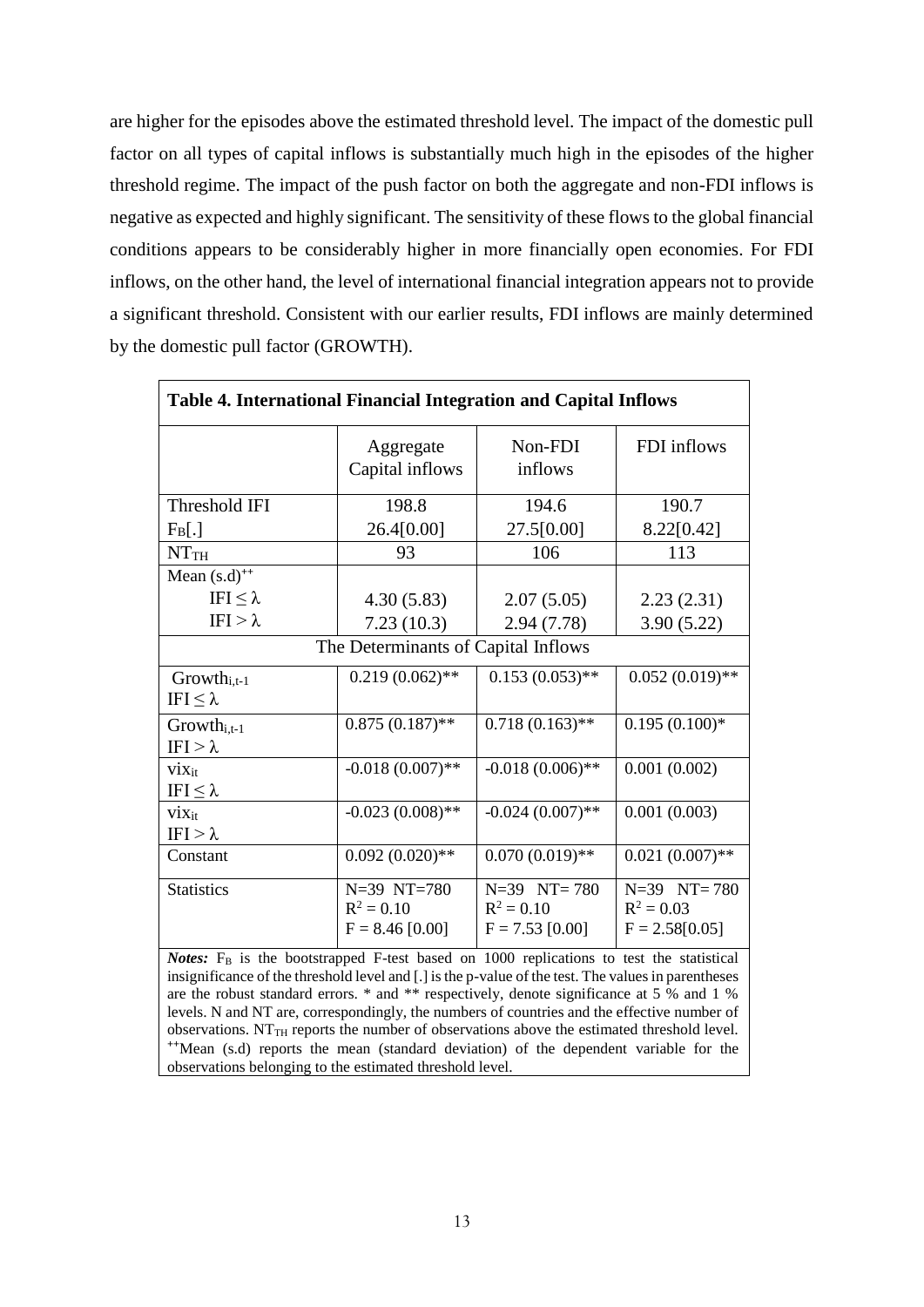# **3. Concluding Remarks**

International capital flows have often been found amongst the main determinants of growth and business cycles in emerging market (EME) and developing (DE) economies (EMDE). The dramatic increase in capital flows and financial globalization during the recent decades has led the causes and consequences of capital flows to be increasingly much more topical in international macroeconomics. There is a wide and growing number of studies suggesting that capital flows can, indeed, be explained by a small set of variables including domestic growth (GROWTH) and global financial conditions (GFC) captured by the VIX index correspondingly representing domestic pull and common push factors.

We find that, the mean capital inflows are much higher in EMDE with episodes of better governance/institutional quality, higher trade openness and *de facto* and *de jure* financial openness or international financial integration. Our empirical results from the estimation of endogenous thresholds following Hansen (1999) provide a strong support for the postulation that the impacts of the main pull and push factors may not be invariant to structural domestic conditions such as governance/institutional quality, trade openness, *de facto* international financial integration and *de jure* financial openness. According to our results, these structural conditions, indeed, provide endogenous thresholds for the impacts of the main pull and push factors especially for the aggregate and non-FDI capital inflows in EMDE.

The sensitivity of non-FDI (portfolio equity, portfolio debt and other investment) inflows to GROWTH tends to be substantially much higher in EMDE with better institutional quality and governance, more open to international trade, higher *de jure* capital openness and *de facto* international financial integration. In a similar vein, the impact of the external push factor (GFC) on the evolution of non-FDI inflows appears to be considerably higher in these countries with better governance and higher *de facto* or *de jure* financial openness. Potentially dominated by the non-FDI inflows, similar results are found to the case for the aggregate capital inflows.

The literature often finds that FDI inflows are generally attracted by domestic macroeconomic fundamentals (Rey, 2016 and Eichengreen et al., 2018). Consistent with these results, we find that, FDI inflows are basically determined by GROWTH across all the country specific structural conditions. The impact of the domestic macroeconomic conditions proxied by GROWTH, however, appears to be much higher in EMDE with better governance, higher trade and financial openness. Our results provide also a support for the findings that capital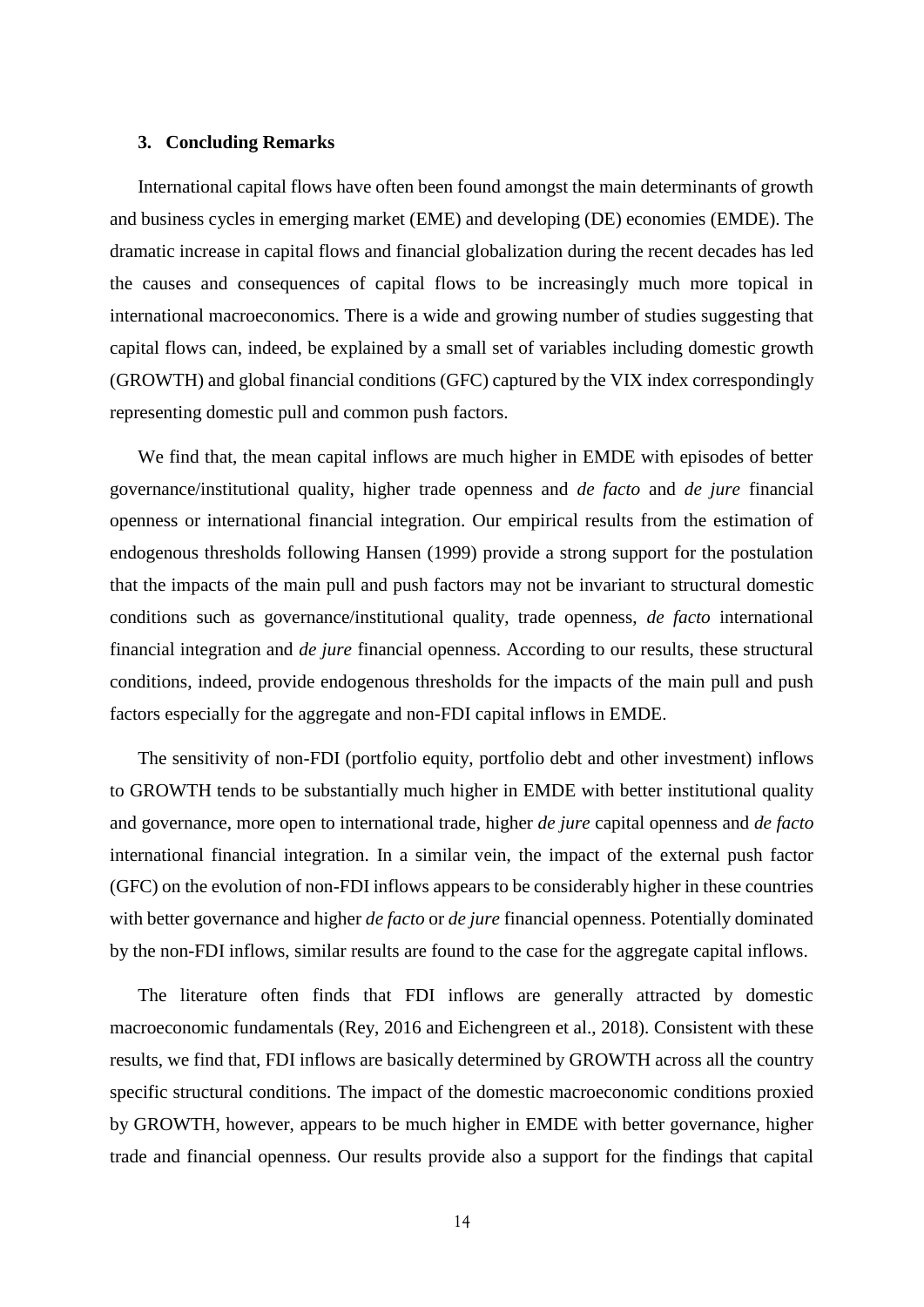inflows are pro-cyclical. We, however, find that the degree of pro-cyclicality is much higher in countries with better governance and higher international trade and financial integration.

Our findings suggesting the importance of global financial conditions on capital inflows is in line with the finding suggesting that EMDE "need to closely monitor their lenders and investors to assess their inflow exposures to global push factors" (Cerutti, et al. 2017, p. v). However, our results show that domestic structural conditions represented by better governance and institutional quality, higher trade openness and international financial integration are also important in amplifying the impact of the main domestic pull factor on capital inflows.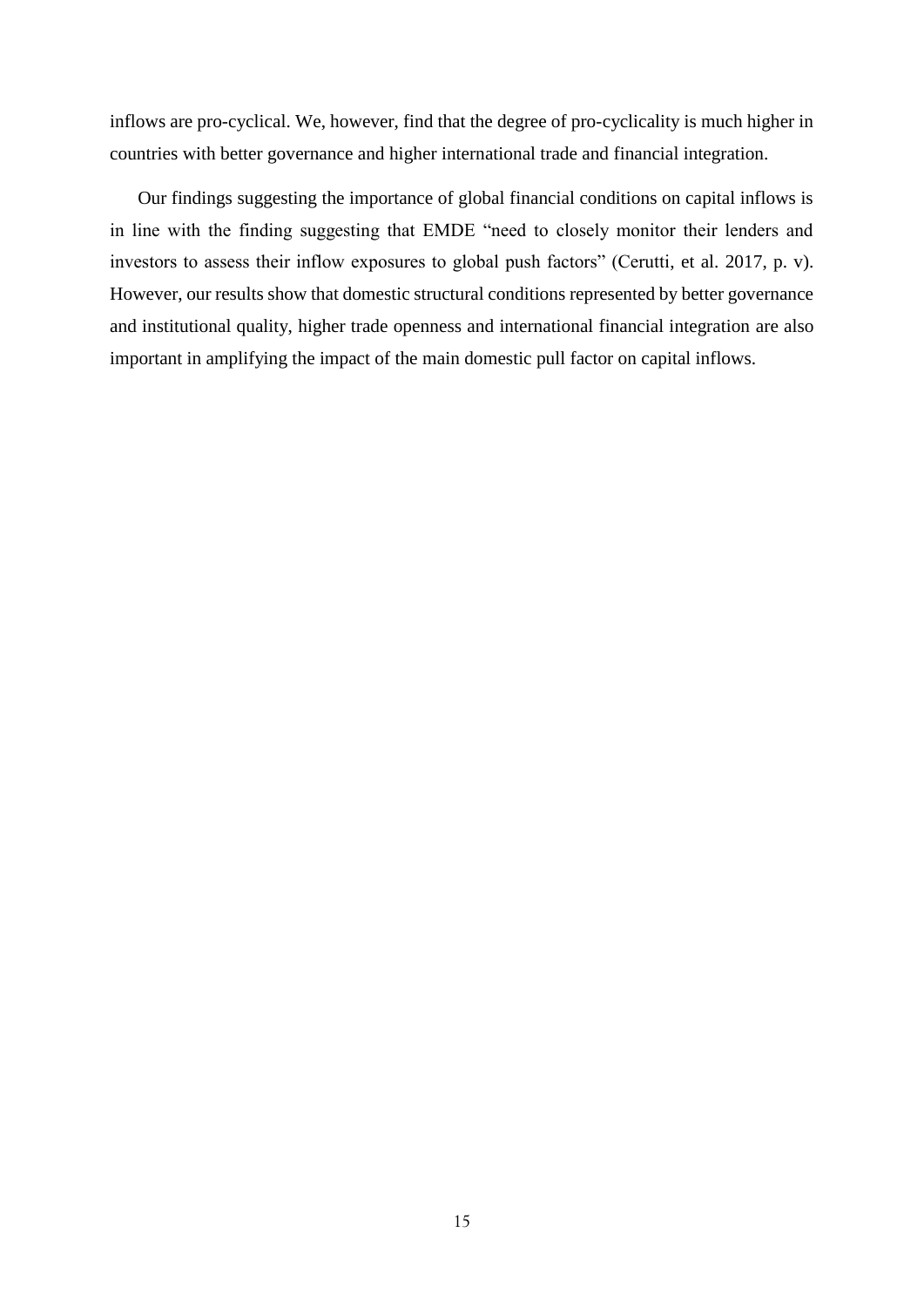# **REFERENCES**

- Ahmed, S., & Zlate, A. (2014). Capital flows to emerging market economies: A brave new world? *Journal of International Money and Finance*, 48, 221-248.
- Alfaro, L., Kalemli-Ozcan, Ş., & Volosovych, V. (2008). Why doesn't capital flow from rich to poor countries? An empirical investigation. *The Review of Economics and Statistics*, 90(2): 347–368.
- Antras, P., & Caballero, R. J. (2009). Trade and capital flows: A financial frictions perspective. *Journal of Political Economy*, 117(4), 701-744.
- Avdjiev, S., Hardy, B., Kalemli-Ozcan, S., & Servén, L. (2018). Gross capital flows by banks, corporates and sovereigns. BIS Working Papers 760.
- Avdjiev, S., Gambacorta, L., Goldberg, L. S., & Schiaffi, S. (2017). The shifting drivers of global liquidity. NBER Working Paper 23565.
- Barrot, L. D., & Serven, L. (2018). Gross capital flows, common factors, and the global financial cycle. World Bank Policy Research Paper 8354.
- Boero, G., Mandalinci, Z., & Taylor, M. P. (2019). Modelling portfolio capital flows in a global framework: Multilateral implications of capital controls. *Journal of International Money and Finance*, 90, 142-60.
- Bruno, V., & Shin, H. S. (2015). Capital flows and the risk-taking channel of monetary policy. *Journal of Monetary Economics*, 71, 119-132.
- Byrne, J. P., & Fiess, N. (2016). International capital flows to emerging markets: National and global determinants. *Journal of International Money and Finance*, 61, 82–100.
- Calvo, G. A., Leiderman, L., & Reinhart, C. M. (1993). Capital inflows and real exchange rate appreciation in Latin America: The role of external factors. IMF Staff Papers, 40(1), 108-151.
- Calvo, G. A., Leiderman, L. & Reinhart, C. M. (1996). Inflows of capital to developing countries in the 1990s. *Journal of Economic Perspectives*, 10(2), 123–139.
- Cerutti, E., Claessens, S., & Puy, M. D. (2017). Push factors and capital flows to emerging markets: Why knowing your lender matters more than fundamentals. Asian Development Bank Economics Working Paper Series 528.
- Chinn, M. D., & Ito, H. (2006). What matters for financial development? Capital controls, institutions, and interactions. *Journal of development economics*, 81(1), 163-192.
- Davis, S. C., & van Wincoop, E. (2018). Globalization and the increasing correlation between capital inflows and outflows. *Journal of Monetary Economics*, Article in Press, 1-18.
- Eichengreen, B., Gupta, P., & Masetti, O. (2018). Are capital flows fickle? Increasingly? And does the answer still depend on type? *Asian Economic Papers*, 17(1), 22-41.
- Erdem, F. P., & Özmen, E. (2015). Exchange rate regimes and business cycles: An empirical investigation. *Open Economies Review*, 26, 1041-1058.
- Forbes, K. J., & Warnock, F. E. (2012). Capital flow waves: Surges, stops, flight, and retrenchment. *Journal of International Economics*, 88(2), 235-251.
- Furceri, D., Guichard, S. & Rusticelli, E. (2012). Episodes of large capital inflows, banking and currency crises and sudden stops. *International Finance*, 15(1), 1-35.